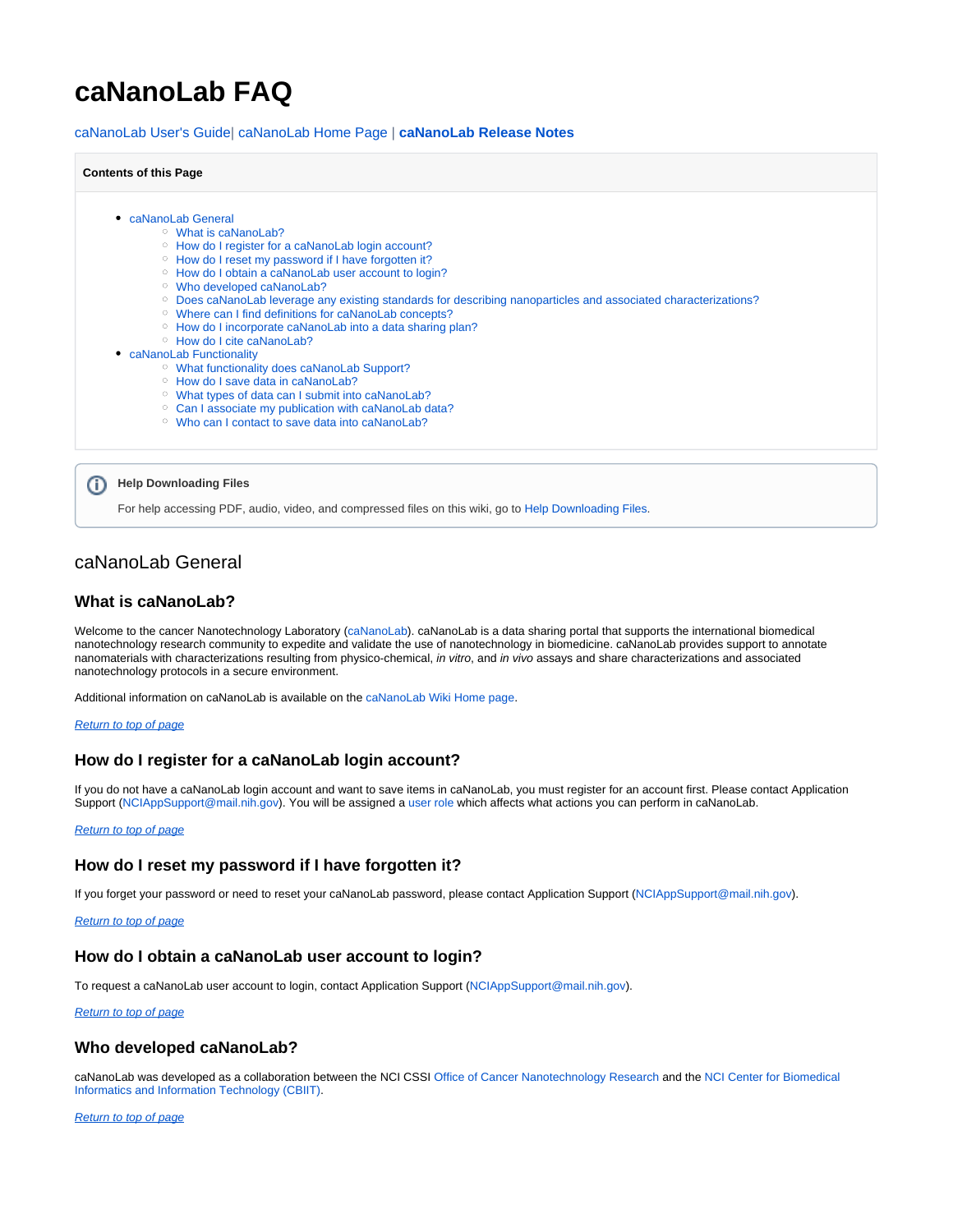# **Does caNanoLab leverage any existing standards for describing nanoparticles and associated characterizations?**

Standards supporting nanotechnology in the biomedical domain are emerging and under continuous development. caNanoLab leverages and extends concepts from existing standards developed by the biomedical and nanotechnology community. caNanoLab leverages biomedical and nanotechnology concepts from the [NCI's Enterprise Vocabulary Services \(EVS\)](https://evs.nci.nih.gov) and the [Nanoparticle Ontology \(NPO\)](http://bioportal.bioontology.org/visualize/29531)  $\mathbb{R}$ .

#### [Return to top of page](#page-0-7)

# <span id="page-1-0"></span>**Where can I find definitions for caNanoLab concepts?**

Definitions to caNanoLab concepts are available in the [caNanoLab User's Guide,](https://wiki.nci.nih.gov/x/14CUBg) [caNanoLab glossary](https://wiki.nci.nih.gov/x/9ICUBg), and the [NCI Thesaurus.](http://ncit.nci.nih.gov/)

#### [Return to top of page](#page-0-7)

# <span id="page-1-1"></span>**How do I incorporate caNanoLab into a data sharing plan?**

It is the policy of NIH that the results of research accomplished through Federal support should be made available to the public. To meet this requirement, NIH applicants are required to provide a Data Sharing Plan (Resource Sharing Plan), as described in the [NIH Data Sharing Policy](http://grants.nih.gov/grants/policy/data_sharing/) and [SF424 \(R&R\)](http://grants.nih.gov/grants/funding/424/index.htm)  [Application Guide.](http://grants.nih.gov/grants/funding/424/index.htm) If you are applying for nanotechnology-based research funding that requires a data sharing or data management plan, you may find useful information in the document **[caNanoLab & Data Sharing](https://wiki.nci.nih.gov/display/caNanoLab/caNanoLab+and+Data+Sharing)** that can be used in your research proposal. The suggested text is based on the requirements for NIH Data Sharing Plans, but please feel free to modify this text to fit the needs of your proposed research. For additional information about caNanoLab or to reference caNanoLab, please refer to Gaheen et al., 2013, caNanoLab: data sharing to expedite the use of nanotechnology in biomedicine. Comput. Sci. Discov. [6 014010 doi:10.1088/1749-4699/6/1/014010](http://iopscience.iop.org/1749-4699/6/1/014010/article?fromSearchPage=true).

#### [Return to top of page](#page-0-7)

# <span id="page-1-2"></span>**How do I cite caNanoLab?**

Authors who use caNanoLab should acknowledge caNanoLab in their work by properly referencing samples. The majority of caNanoLab sample record information is curated from publications. For these, please acknowledge the associated publication and caNanoLab either by citation or in the acknowledgements section of your publication.

Please alert us by email of any publications that cite or acknowledge the use of caNanoLab to enable us to highlight it on our website. Below are options for including caNanoLab use in publications.

- Example acknowledgement: "The results <published or shown> here are in whole or partly based upon data made available through caNanoLab: <https://cananolab.nci.nih.gov>. For questions, please contact the [NCI Center for Biomedical Informatics and Information Technology \(CBIIT\).](http://cbiit.nci.nih.gov/)"
- General caNanoLab citation: Please cite the caNanoLab publication available at either [Comput Sci Discover](http://www.ncbi.nlm.nih.gov/pubmed/25364375) o[r Beilstein J Nanotechnol.](http://www.ncbi.nlm.nih.gov/pubmed/26425409) · Citing published caNanoLab data: Please cite the associated publication when using information from a sample record in caNanoLab. Publication information can be found under the Publication Tab on the left-hand side Navigation Tree for each sample.
- Citing unpublished caNanoLab data (no associated publication record): Please cite the caNanoLab sample page using the following format Sample Name, caNanoLab Data Portal, National Cancer Institute, Bethesda, Maryland. World Wide Web (URL: <https://cananolab.nci.nih.gov>). [Date data retrieved (month, year)].

#### [Return to top of page](#page-0-7)

# <span id="page-1-3"></span>caNanoLab Functionality

# <span id="page-1-4"></span>**What functionality does caNanoLab Support?**

caNanoLab allows researchers to submit and retrieve information on nanoparticles and associated information including:

- The composition of the particle including nanoparticle entities (e.g. dendrimers, carbon nanotubes, quantum dots, etc.), functionalizing entities (therapeutic, targeting, and diagnostics entities), and chemical associations (chemical associations, attachments, or encapsulations between nanoparticle entities or functionalizing entities).
- Physical characterizations performed on a nanoparticle including size, molecular weight, shape, purity, etc.
- In vitro characterizations performed on a nanoparticle including cytotoxicity, immunotoxicity, and general toxicity characterization results.
- Protocols for characterizations performed on nanoparticles or general nanotechnology protocols from biomedical nanotechnology studies.
- Publications from biomedical nanotechnology studies.

caNanoLab provides secure access to data and requires authentication and authorization for access to non-public data.

#### **[Return to top of page](#page-0-7)**

# <span id="page-1-5"></span>**How do I save data in caNanoLab?**

In order to save a protocol, sample, or publication in caNanoLab, you must have an account belonging to the Data Curator group. To register for a login account, contact Application Support [\(NCIAppSupport@mail.nih.gov](mailto:NCICBIITAppsSupport@mail.nih.gov)). Once you have an account, you can log into [caNanoLab](https://cananolab.nci.nih.gov) and create an item and assign access to users and collaboration groups. If you are a Data Curator, you can make the item publicly-accessible. If not, you must submit the item for review, and when the Data Curator approves the item, it will be public.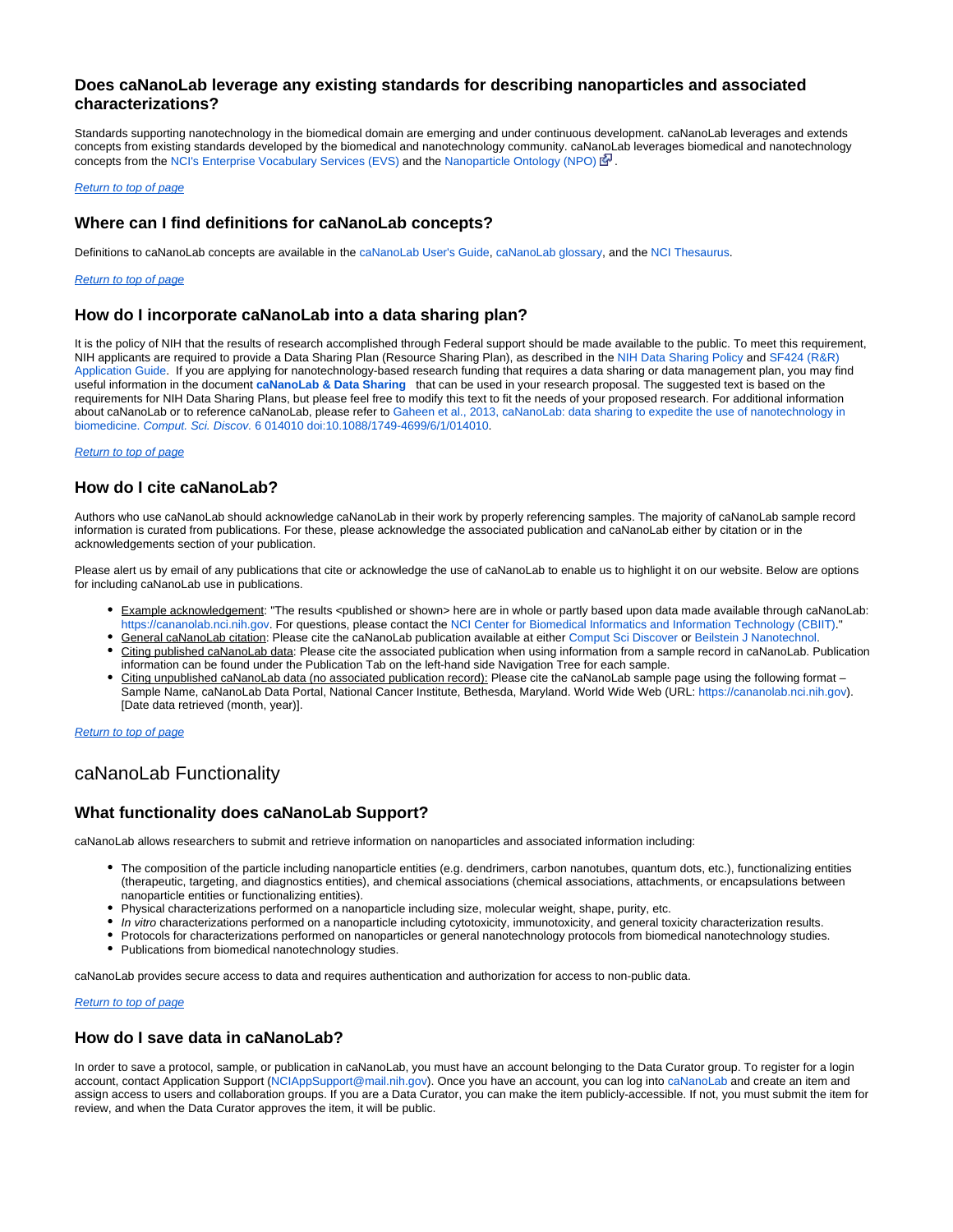#### **Tip**

To assist in this process, a [caNanoLab Data Submission Video](https://cbiit-download.nci.nih.gov/icr/cananolab/2.0/Gaheen_cananolab_demo.mp4) and [accompanying transcript](https://wiki.nci.nih.gov/download/attachments/25134359/Gaheen_cananolab_demo_transcript_edited_508Compliant.doc?version=1&modificationDate=1452704683000&api=v2) are available, as well as the [caNanoLab User's](https://wiki.nci.nih.gov/x/14CUBg)  [Guide.](https://wiki.nci.nih.gov/x/14CUBg)



## [Return to top of page](#page-0-7)

## <span id="page-2-0"></span>**What types of data can I submit into caNanoLab?**

caNanoLab provides support for a variety of different types of data including:

- Nanomaterials and their composition
- Nanomaterial Characterizations from physico-chemical characterizations
- Nanomaterial Characterizations from in vitro characterizations
- Nanotechnology protocols
- Nanotechnology publication

#### [Return to top of page](#page-0-7)

# <span id="page-2-1"></span>**Can I associate my publication with caNanoLab data?**

caNanoLab supports the submission of publication information and the association of caNanoLab data with publications. To submit publication information, complete the web-based submit publication form. If the publication is available in PubMed, provide the PubMed ID and caNanoLab will autopopulate the publication information. When submitting publication information, select the caNanoLab samples associated with the publication. This will associate the publication with caNanoLab data available for the sample.

In addition to associating samples with publication information stored in the the caNanoLab Data Portal, caNanoLab has established a direct reciprocal link between datasets and associated research articles published by Elsevier. When a user performs an Elsevier search, caNanoLab now returns a caNanoLab logo if the publication has linked samples in the caNanoLab database. If not, caNanoLab sends a transparent one pixel image.

The following is the URL format that searches caNanoLab for a DOI ID.

<https://cananolab.nci.nih.gov/caNanoLab/views/publicationSampleImage.html?type=>**DOI**&id=**ADDID**

#### For example:

<https://cananolab.nci.nih.gov/caNanoLab/views/publicationSampleImage.html?type=>**DOI**&id=**11.1111/z.zz.9999.99.999**

The current list of Elsevier journals that offer reciprocal linking as well as the future list are available on the [caNanoLab Integration with Elsevier](https://wiki.nci.nih.gov/display/caNanoLab/caNanoLab+Integration+with+Elsevier) web page.

#### [Return to top of page](#page-0-7)

# <span id="page-2-2"></span>**Who can I contact to save data into caNanoLab?**

A data curator is available to assist in curating data from nanotechnology characterizations in biomedicine. Data curation activities on caNanoLab are currently performed by nanotechnology data scientists at Washington University and the Nanotechnology Characterization Laboratory (NCL). Data curators assist in extracting data from publications and nanotechnology experiments, annotating extracted data, and providing overall data quality control.